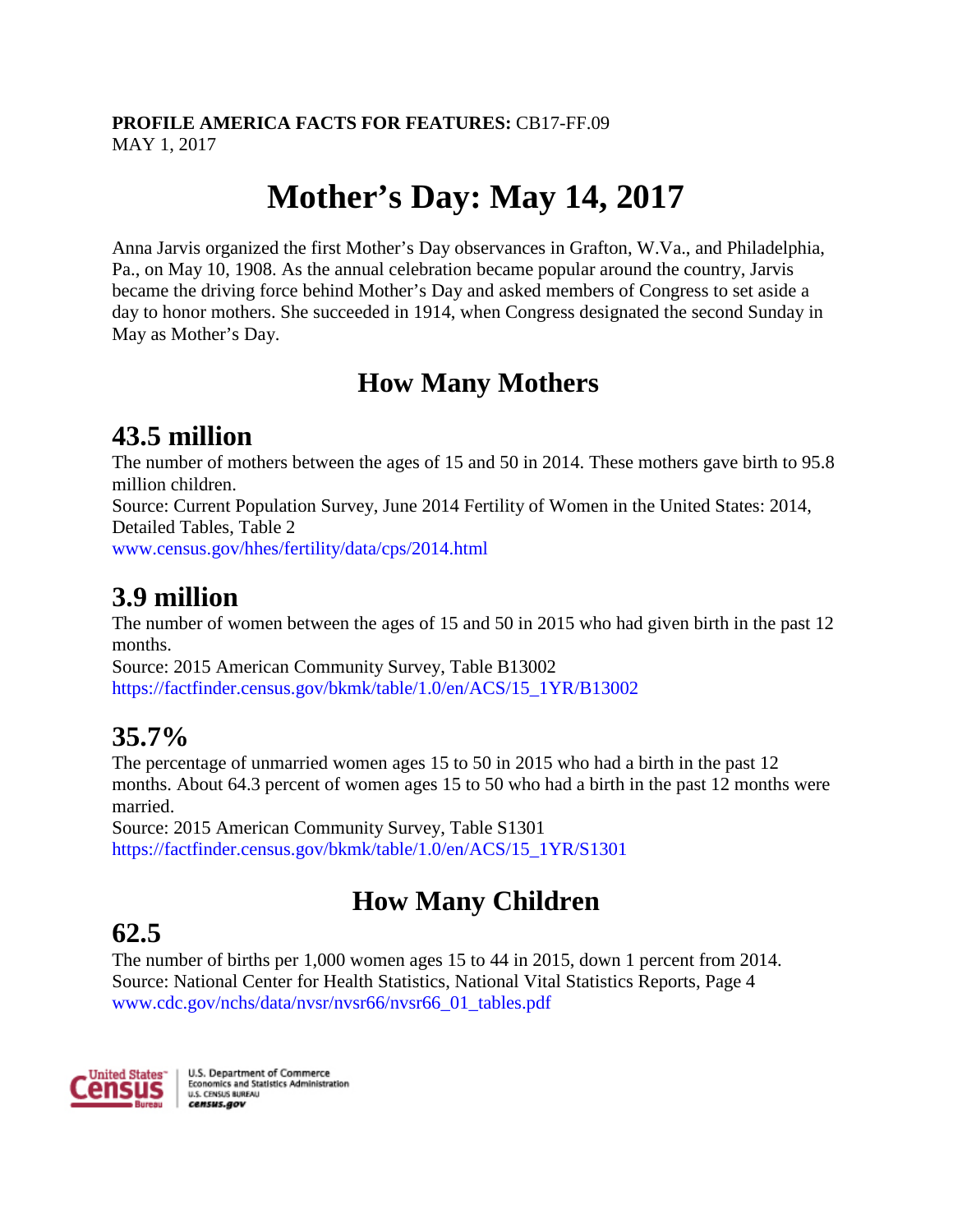#### **22.3%**

The percentage of women ages 15 to 50 in 2014 who had given birth to two children. About 42.4 percent had no children, 17 percent had one, 11.7 percent had three, and about 6.8 percent had four or more.

Source: Current Population Survey, June 2014, Detailed Tables, Table 1 [www.census.gov/hhes/fertility/data/cps/2014.html](http://www.census.gov/hhes/fertility/data/cps/2014.html)

### **Characteristics of Women With a Recent Birth**

### **3.98 million**

The number of registered births in 2015, down less than 1 percent from 2014. Of this number, 229,715 were to teens ages 15 to 19.

Sources: National Center for Health Statistics, National Vital Statistics Reports, Table 1 and Table 2

[www.cdc.gov/nchs/data/nvsr/nvsr66/nvsr66\\_01.pdf](https://www.cdc.gov/nchs/data/nvsr/nvsr66/nvsr66_01.pdf)

### **62.4%**

The percentage of women ages 16 to 50 in the labor force in 2015 who had a birth in the past 12 months.

Source: 2015 American Community Survey, Table S1301 [https://factfinder.census.gov/bkmk/table/1.0/en/ACS/15\\_1YR/S1301](https://factfinder.census.gov/bkmk/table/1.0/en/ACS/15_1YR/S1301)

#### **31.8%**

The percentage of women with a bachelor's degree or higher who had given birth in the past 12 months.

Source: 2015 American Community Survey, Table S1301 [https://factfinder.census.gov/bkmk/table/1.0/en/ACS/15\\_1YR/S1301](https://factfinder.census.gov/bkmk/table/1.0/en/ACS/15_1YR/S1301)

### **86.8%**

The percentage of women ages 15 to 50 with at least a high school diploma or equivalent who gave birth in the past year.

Source: 2015 American Community Survey, Table S1301 [https://factfinder.census.gov/bkmk/table/1.0/en/ACS/15\\_1YR/S1301](https://factfinder.census.gov/bkmk/table/1.0/en/ACS/15_1YR/S1301)

### **63**

The number of births in the past year per 1,000 women ages 15 to 50 with a graduate or professional degree. The number was 53 per 1,000 for women whose highest level of education was a bachelor's degree.

Source: 2015 American Community Survey, Table S1301

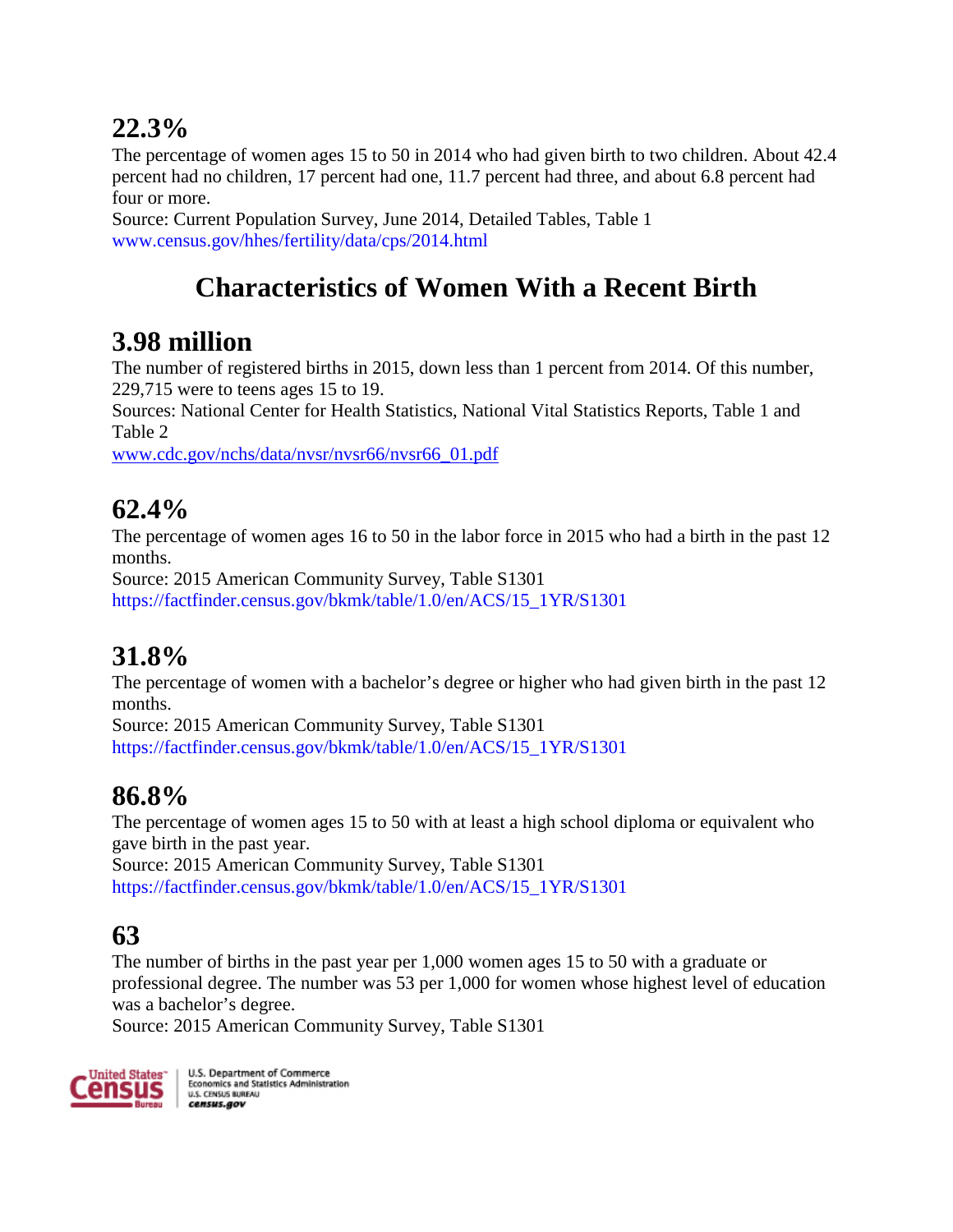[https://factfinder.census.gov/bkmk/table/1.0/en/ACS/15\\_1YR/S1301](https://factfinder.census.gov/bkmk/table/1.0/en/ACS/15_1YR/S1301)

#### **Noah and Emma**

The most popular baby names for boys and girls, respectively, in 2015. Source: Social Security Administration, Top 10 Baby Names of 2015 [www.ssa.gov/OACT/babynames/](http://www.ssa.gov/OACT/babynames/)

#### **Mothers Celebrated**

### **13,419**

The number of florists nationwide in 2015. Since 2005, the number of florist establishments decreased from 21,135 to 13,419, a decline of 36.5 percent. The number of employees in floral shops also declined from 101,861 to 60,076 employees in 2015, a decline of 41.0 percent. Source: County Business Patterns: 2015 (NAICS 45311) [https://factfinder.census.gov/bkmk/table/1.0/en/BP/2015/00A1//naics~45311](https://factfinder.census.gov/bkmk/table/1.0/en/BP/2015/00A1/naics%7E45311)

### **14,162**

The number of employees of greeting-card publishers in 2015. Source: County Business Patterns: 2015 (NAICS 511191) [https://factfinder.census.gov/bkmk/table/1.0/en/BP/2015/00A1//naics~511191](https://factfinder.census.gov/bkmk/table/1.0/en/BP/2015/00A1/naics%7E511191)

### **16,345**

The number of cosmetics, beauty supplies and perfume stores nationwide in 2015. Perfume is a popular gift given on Mother's Day. Source: County Business Patterns: 2015 (NAICS 44612) [https://factfinder.census.gov/bkmk/table/1.0/en/BP/2015/00A1//naics~44612](https://factfinder.census.gov/bkmk/table/1.0/en/BP/2015/00A1/naics%7E44612)

### **22,160**

The number of jewelry stores in the United States in 2015—the place to purchase necklaces, earrings and other timeless pieces for mom. Source: County Business Patterns: 2015 (NAICS 44831) [https://factfinder.census.gov/bkmk/table/1.0/en/BP/2015/00A1//naics~44831](https://factfinder.census.gov/bkmk/table/1.0/en/BP/2015/00A1/naics%7E44831)

### **Stay-at-Home Moms**

### **5.0 million**

The number of stay-at-home moms in married-couple family groups in 2016. Source: America's Families and Living Arrangements: 2016, Table FG8 [www.census.gov/data/tables/2016/demo/families/cps-2016.html](https://www.census.gov/data/tables/2016/demo/families/cps-2016.html)

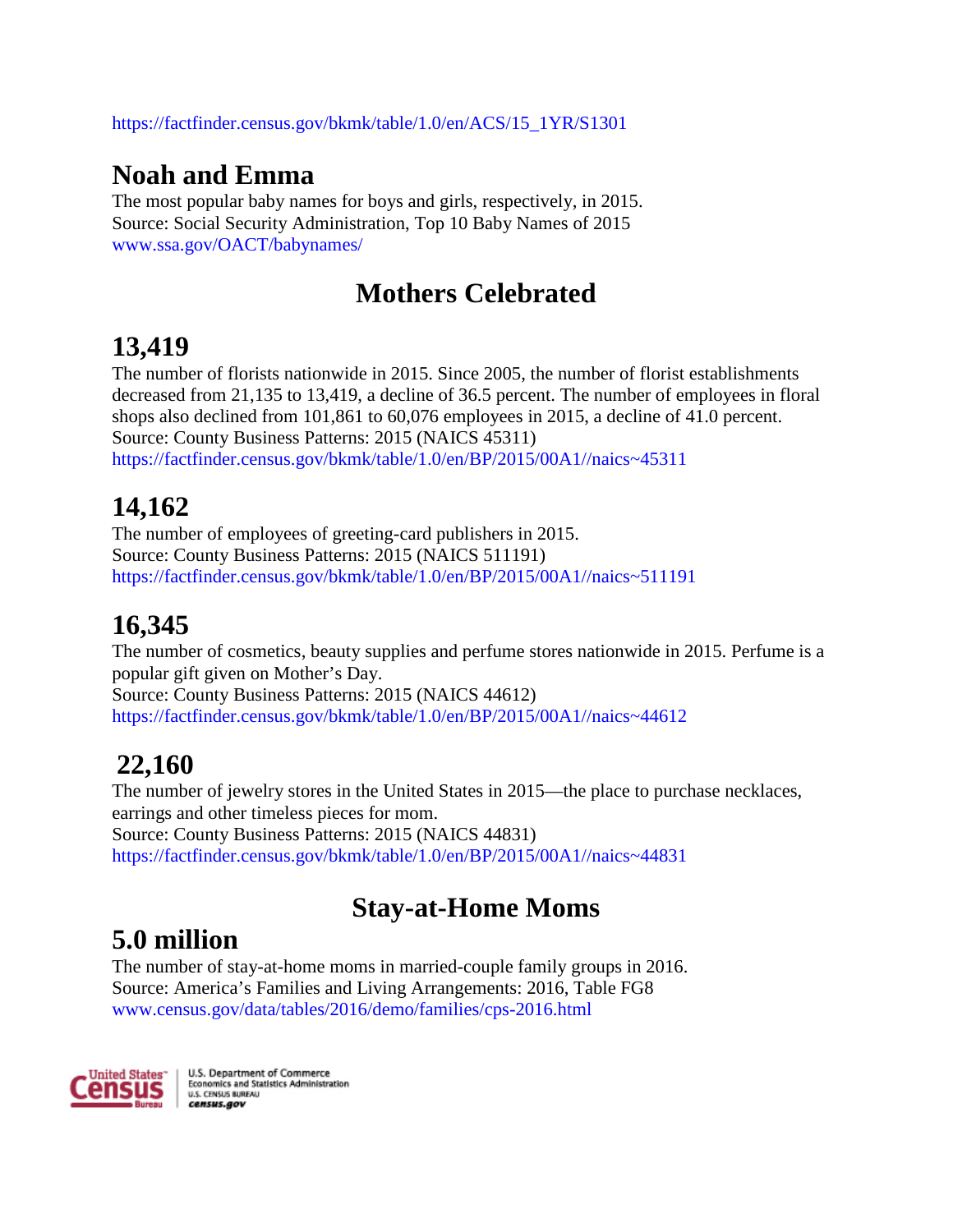#### **Taking Care of the Kids**

#### **888,357**

The number of people employed at one of the 74,589, child day care services across the country in 2015. In addition, there were 670,887 child day care services without paid employees in 2014. Many mothers turn to these centers to help juggle motherhood and careers. Sources: County Business Patterns: 2015 (NAICS 6244) https://factfinder.census.gov/bkmk/table/1.0/en/BP/2015/00A1//naics~6244 Nonemployer Statistics: 2014 [https://factfinder.census.gov/bkmk/table/1.0/en/NES/2014/00A2//naics~6244](https://factfinder.census.gov/bkmk/table/1.0/en/NES/2014/00A2/naics%7E6244) *Note: New statistics will be available at the end of May for Nonemployer Statistics.*

### **Single Moms**

#### **9.8 million**

The number of single mothers living with children younger than age 18 in 2016, up from 7.7 million in 1985.

Source: America's Families and Living Arrangements: 2016, Table FG6 [www.census.gov/data/tables/2016/demo/families/cps-2016.html](https://www.census.gov/data/tables/2016/demo/families/cps-2016.html)

#### **421,861**

The number of women ages 15 to 50 living with a cohabiting partner in 2015 who had given birth in the past 12 months.

Source: 2015 American Community Survey, Table B13004 [https://factfinder.census.gov/bkmk/table/1.0/en/ACS/15\\_1YR/B13004](https://factfinder.census.gov/bkmk/table/1.0/en/ACS/15_1YR/B13004)

Following is a list of observances typically covered by the Census Bureau's *[Facts for Features](https://www.census.gov/newsroom/facts-for-features.html)* series:

African-American History Month (February) Super Bowl (1st Sunday in February) Valentine's Day (Feb. 14) Women's History Month (March) Irish-American Heritage Month (March)/ St. Patrick's Day (March 17) Earth Day (April 22) Asian/Pacific American Heritage Month (May) Older Americans Month (May) Mother's Day (2nd Sunday in May) Hurricane Season Begins (June 1) Father's Day (3rd Sunday in June) The Fourth of July (July 4)

Anniversary of Americans with Disabilities Act (July 26) Back to School (August) Labor Day (1st Monday in September) Grandparents Day (1st Sunday after Labor Day) Hispanic Heritage Month (Sept. 15-Oct. 15) Unmarried and Single Americans Week (3rd week of September) Halloween (Oct. 31) American Indian/Alaska Native Heritage Month (November) Veterans Day (Nov. 11) Thanksgiving Day (4th Thursday in November) The Holiday Season (December)